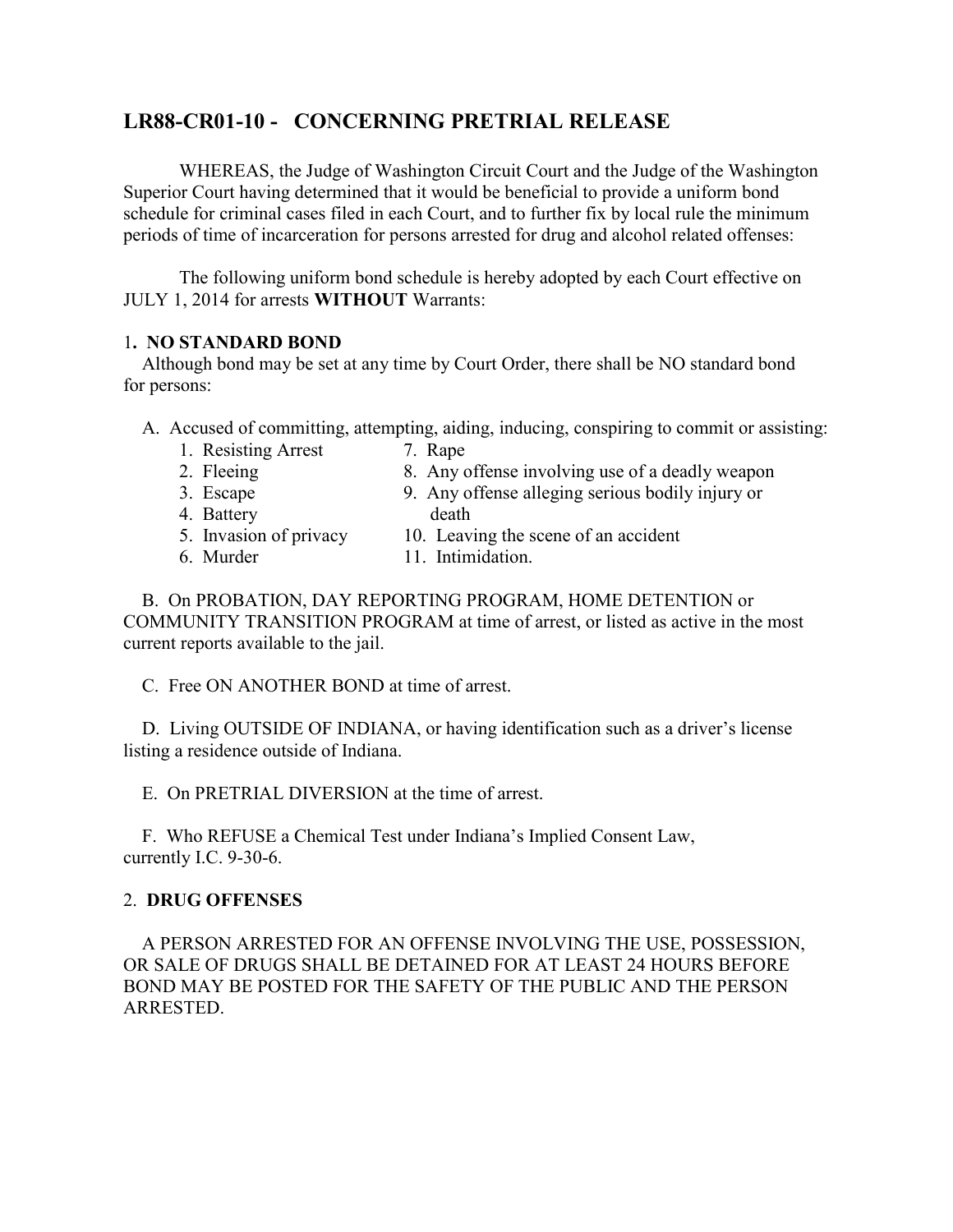#### 3. **PUBLIC INTOXICATION WITHOUT BREATH TEST**

 A person arrested for Public Intoxication shall be detained a minimum of FIVE (5) hours if no portable breath test is offered by an officer for the safety of the public and the person arrested.

#### 4. **GENERAL SCHEDULE OF OTHER CASES**

 For bailable offenses (not excluded by paragraph #1), the following bond schedule shall apply:

#### **FELONIES**

 CLASS A FELONY \$40,000 FULL CASH \$1,000 CASH plus \$180,000 SURETY \$1,000 CASH plus \$360,000 PROPERTY

#### CLASS B FELONY

 \$20,000 FULL CASH \$1,000 CASH plus \$90,000 SURETY \$1,000 CASH plus \$180,000 PROPERTY

#### CLASS C FELONY

 \$5,000 FULL CASH \$1,000 CASH plus \$20,000 SURETY \$1,000 CASH plus \$40,000 PROPERTY

#### CLASS D FELONY

 \$1,500 FULL CASH \$1,000 CASH plus \$1,000 SURETY \$1,000 CASH plus \$5,000 PROPERTY

#### LEVEL 1 FELONY

 \$40,000 FULL CASH or \$6,000 CASH plus \$140,000 SURETY or \$6,000 CASH plus \$280,000 PROPERTY

#### LEVEL 2 FELONY

 \$30,000 FULL CASH or \$5,000 CASH plus \$100,000 SURETY or \$5,000 CASH plus \$200,000 PROPERTY

#### LEVEL 3 FELONY

 \$20,000 FULL CASH or \$4,000 CASH plus \$60,000 SURETY or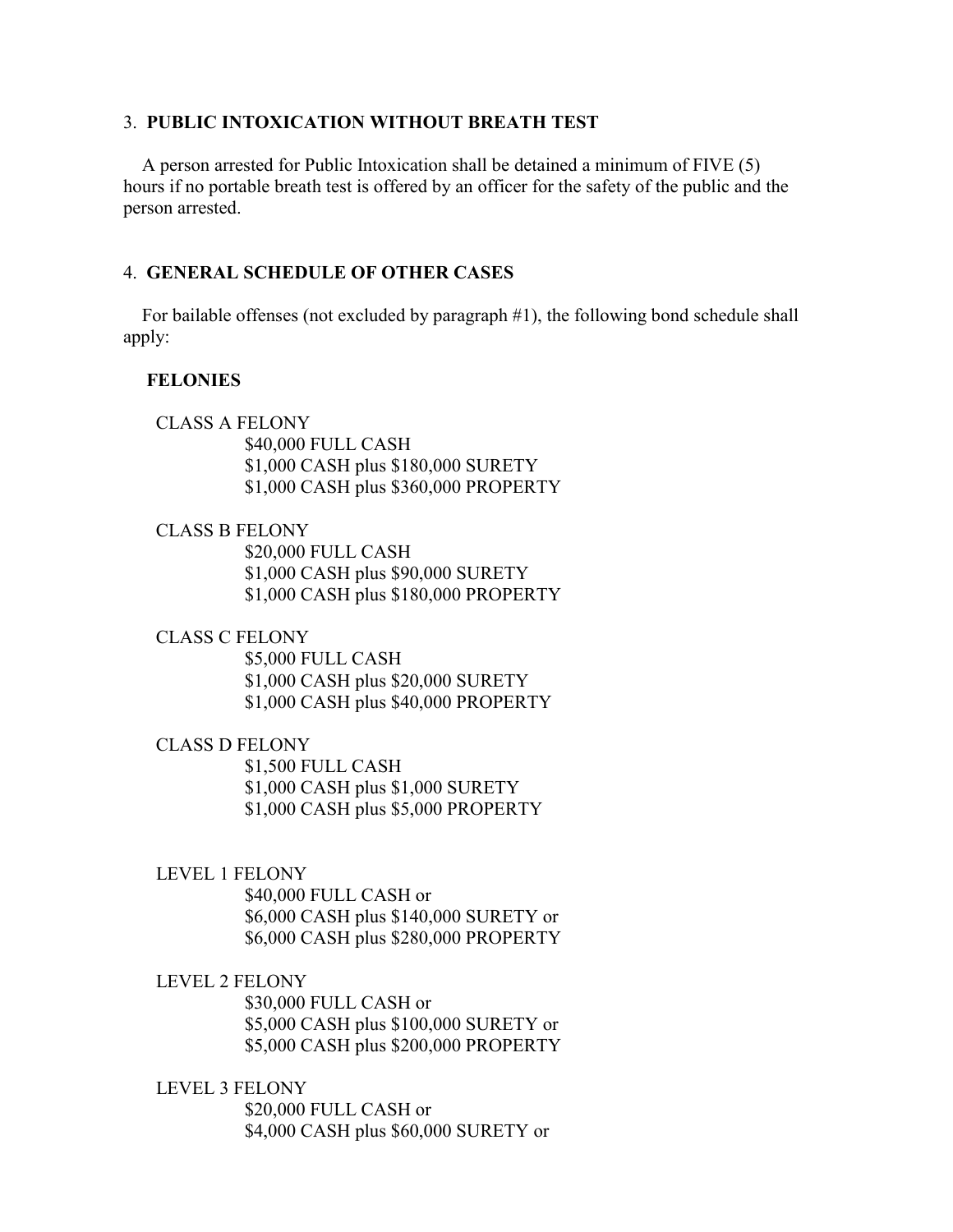## \$4,000 CASH plus \$120,000 PROPERTY

# LEVEL 4 FELONY

 \$10,000 FULL CASH or \$3,000 CASH plus \$20,000 SURETY or \$3,000 CASH plus \$40,000 PROPERTY

 LEVEL 5 FELONY \$5,000 FULL CASH or \$2,000 CASH plus \$5,000 SURETY or \$2,000 CASH plus \$10,000 PROPERTY

 LEVEL 6 FELONY \$2,000 FULL CASH or \$1,000 CASH plus \$1,000 SURETY or \$1,000 CASH plus \$5,000 PROPERTY

#### **MISDEMEANORS**

| CLASS A | 500 CASH ONLY |
|---------|---------------|
| CLASS B | 400 CASH ONLY |
| CLASS C | 300 CASH ONLY |

 NO TEN PERCENT (10%) CASH DEPOSIT IS AUTHORIZED ON ANY BOND unless approved by further order of either Court.

# 5. **FORFEITURE OF BOND**

When permitted by law, bonds may be forfeited for failure of the Defendant to appear.

# 6. **CASH BONDS KEPT FOR COSTS**

 When permitted by law, all or part of a full cash bond may be retained to cover:

- 1. Court appointed attorney fees 9. Weed Eradication fee
- 
- 
- 
- 5. Community service work fees 12. Any other cost or fee
- 6. Alcohol & Drug Users Program fee ordered by the Court
- 7. Alcohol & Drug Countermeasures fee 13. Destruction of public property.
- 8. Probation Users fee
- 
- 2. Restitution 10. D.A.P.I.C. fee
- 3. Court costs 11. Prosecutor's Drug 4. Fines Investigation fee
	-
	-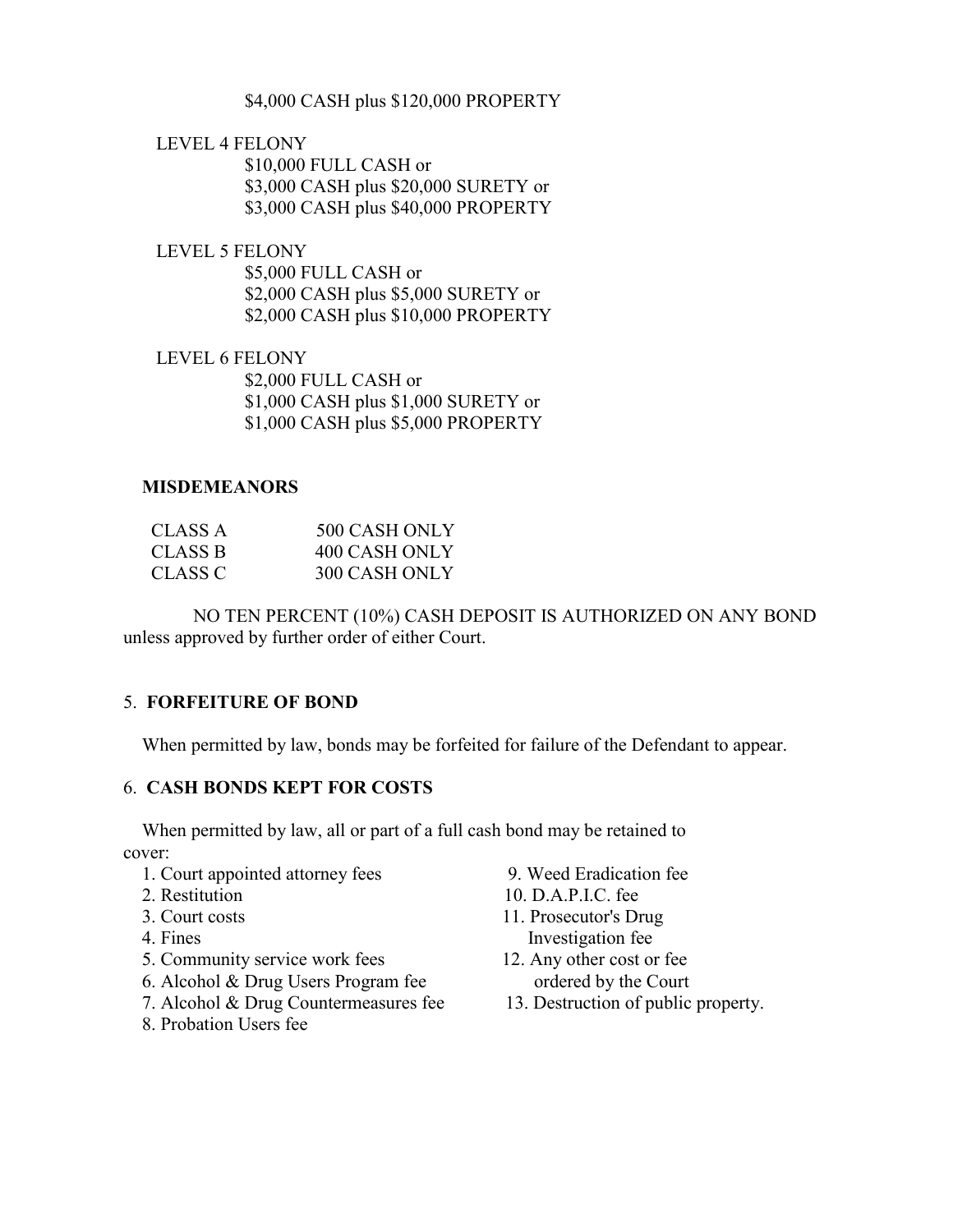## 7. **CONDITIONS OF RELEASE**

## A. Defendant shall

- 1. Appear for all hearings as Ordered,
- 2. Complete and sign a Terms and Conditions for Release on Bond form.

## B. Defendant shall NOT

- 1. Commit any crime,
- 2. Attempt to commit any crime.
- 3. Violate any order of the Washington Circuit or Superior Court.
- 4. Violate any term or condition listed in the Terms and Conditions for Release on Bond form.

# 8. **REVOCATION OF BOND**

 Bond may be revoked and the Defendant rearrested upon a showing of probable cause to believe that any condition of release has been violated.

# 9. **DISTRIBUTION OF THIS RULE**

 The sheriff shall make one copy of this rule available to any Defendant or citizen upon request, and without charge.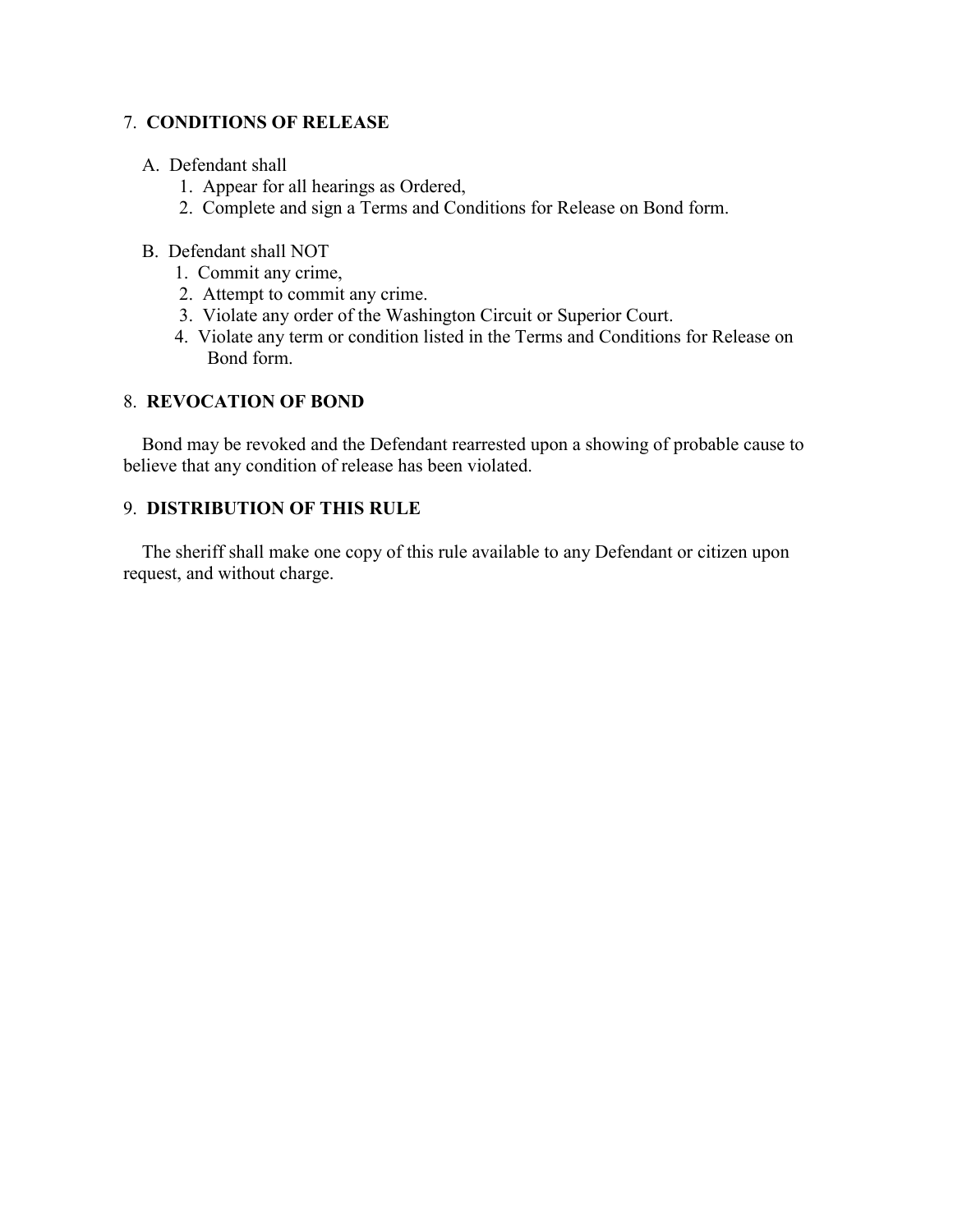#### 10. **ALCOHOL RELATED OFFENSES**

|                                | PERCENTAGE BLOOD     | <b>HOURS AFTER INITIAL</b> |
|--------------------------------|----------------------|----------------------------|
|                                | <b>ALCOHOL LEVEL</b> | <b>READING IS TAKEN</b>    |
|                                |                      |                            |
|                                |                      |                            |
|                                |                      |                            |
|                                |                      |                            |
|                                |                      |                            |
| A person arrested for an       |                      |                            |
| alcohol related offense        |                      |                            |
| (including P.I., if a portable |                      |                            |
| breath test is offered)        |                      |                            |
| shall be detained before       |                      |                            |
| bond is posted in              |                      |                            |
| accordance with this           |                      |                            |
| schedule.                      |                      |                            |
|                                |                      |                            |
|                                |                      |                            |
|                                |                      |                            |
|                                |                      |                            |
|                                |                      |                            |
|                                |                      |                            |
|                                |                      |                            |
|                                |                      |                            |
|                                | 29                   |                            |
|                                |                      |                            |

REFUSAL TO SUBMIT..........NO BOND UNTIL SET BY COURT

# 11. **DISCRETION OF JUDGES**

 This rule shall NOT limit the discretion of either Court Judge to deny bond or to set different amounts and/or conditions for release on a case by case basis.